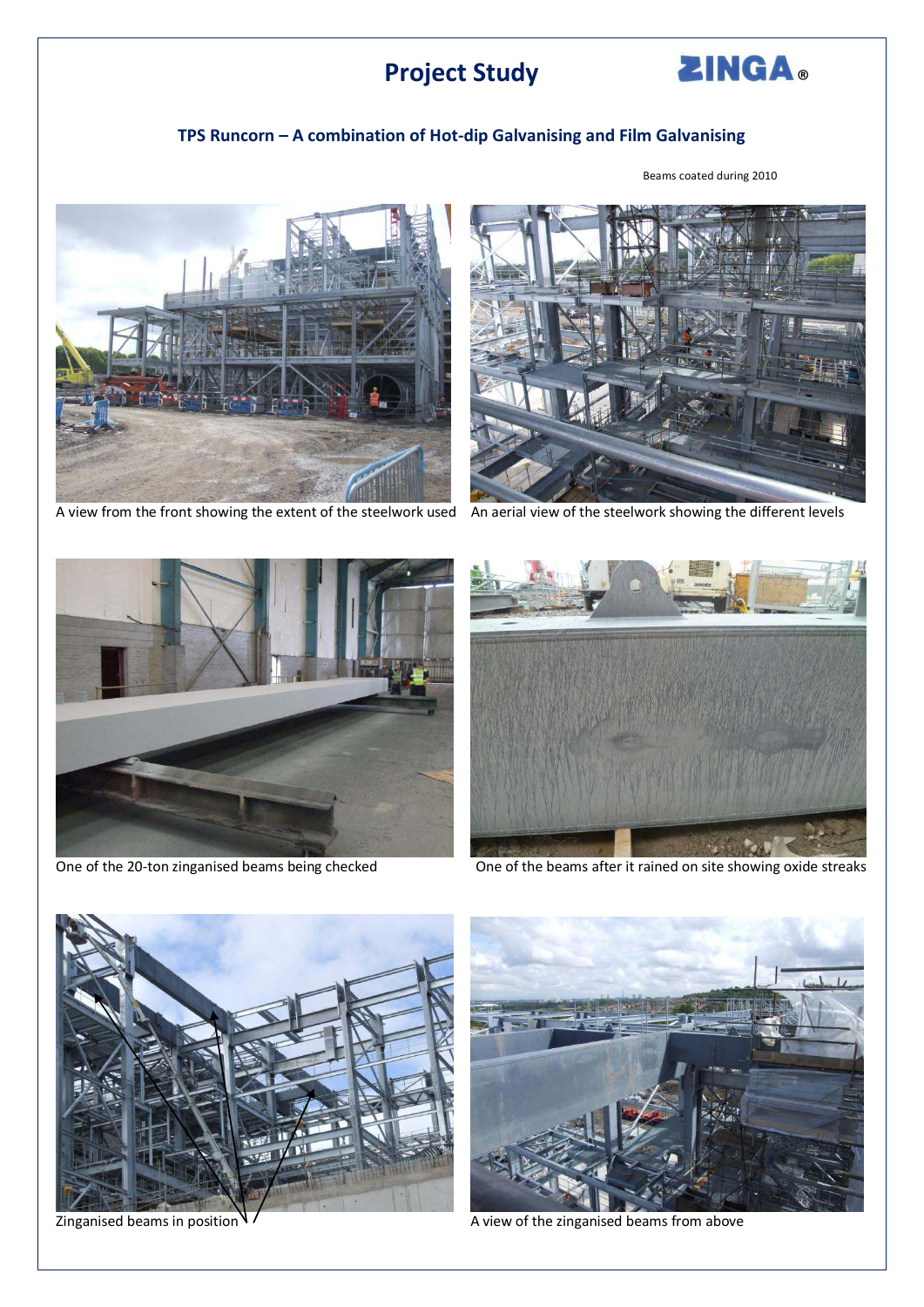

Zinganised main beam and the state of the HDG beams and the state of the state of the state of the zinganised beams







Checking the zinc-thickness on the zinganised beams



Zinganised beams on the top of the structure

**Zinga system used:**  Blast-clean all steelwork to SSPC-SP10 (SA2.5) Application of Zinga 2 x 70µm DFT = 140µm total